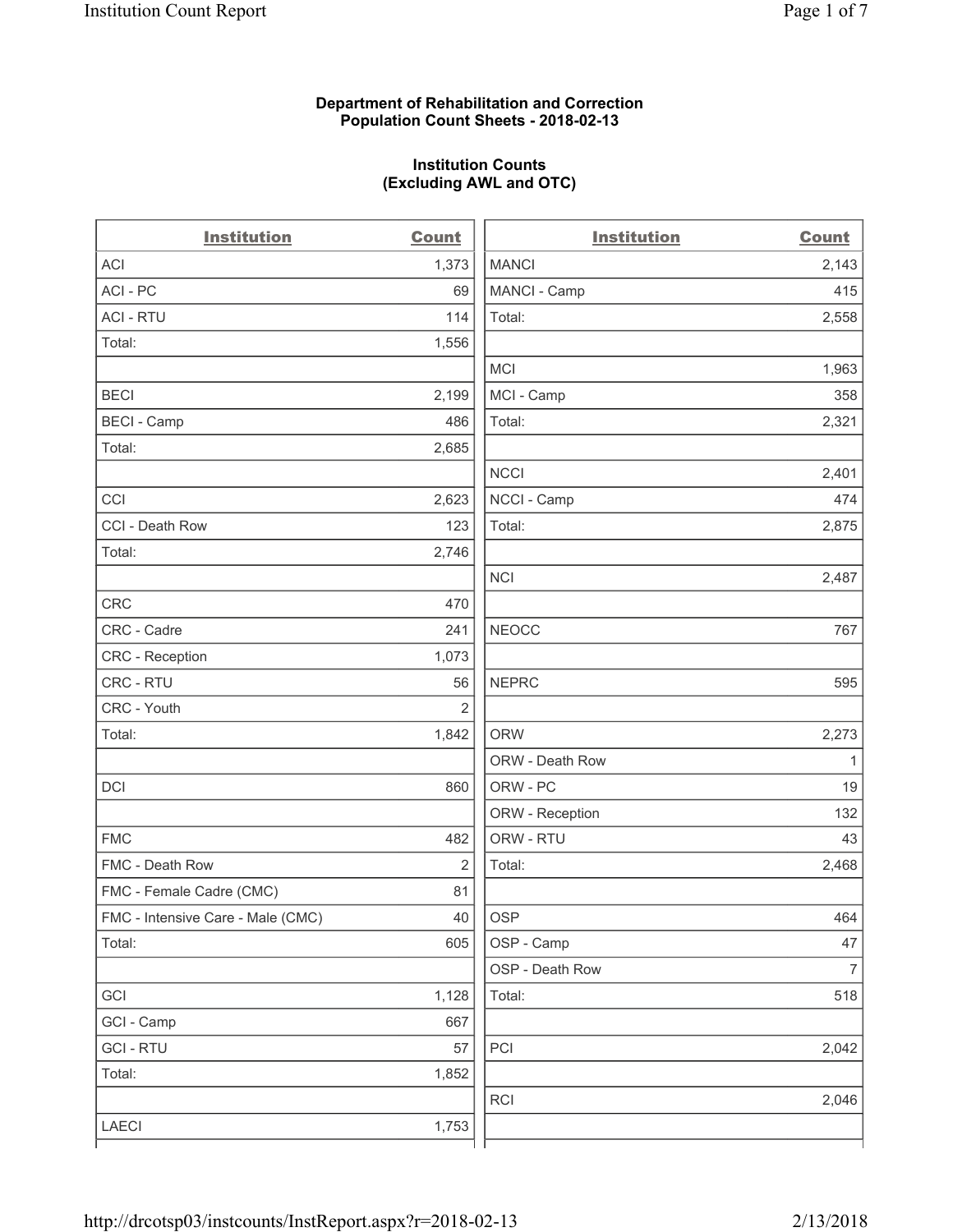|                          |       | <b>RICI</b> | 2,599                              |
|--------------------------|-------|-------------|------------------------------------|
| <b>LECI</b>              | 2,119 |             |                                    |
| LECI - Camp              | 137   | SCI         | 1,557                              |
| Total:                   | 2,256 |             |                                    |
|                          |       | SOCF        | 1,118                              |
| LOCI                     | 2,191 | SOCF - RTU  | 21                                 |
|                          |       | Total:      | 1,139                              |
| LORCI                    | 254   |             |                                    |
| LORCI - Cadre            | 132   | <b>TCI</b>  | 960                                |
| <b>LORCI - Reception</b> | 1,050 | TCI - Camp  | 434                                |
| Total:                   | 1,436 | Total:      | 1,394                              |
|                          |       |             |                                    |
| <b>MACI</b>              | 1,100 | <b>TOCI</b> | 616                                |
| MACI - Minimum           | 1,205 | TOCI - PC   | 86                                 |
| Total:                   | 2,305 | Total:      | 702                                |
|                          |       |             |                                    |
|                          |       | <b>WCI</b>  | 1,293                              |
|                          |       | WCI - RTU   | 35                                 |
|                          |       | Total:      | 1,328                              |
|                          |       |             |                                    |
|                          |       |             | <b>Total Population:</b><br>49,483 |

\* The Total Population includes 30 Offenders with Reason Codes 30 & 31. \*\* The Total Population includes 37 Offenders with Reason Code 0A.

### **Male Population by Security Level (Include AWL and Exclude OTC)**

| <b>Security Level</b>  |                   | <b>Body</b> | <b>AWL</b> | $(-OTC)$ | <b>Total</b> |
|------------------------|-------------------|-------------|------------|----------|--------------|
| Total Level 5          |                   | 97          | 3          | 3        | 97           |
| Total Level 4          |                   | 2,448       | 21         | 20       | 2,449        |
| Total Level 3          |                   | 11,680      | 149        | 126      | 11,703       |
| Total Level 2          |                   | 15,756      | 210        | 139      | 15,827       |
| Total Level 1          |                   | 15,265      | 153        | 73       | 15,345       |
| <b>Total Death Row</b> |                   | 134         | 3          | 2        | 135          |
|                        | <b>Total Male</b> | 45,380      | 539        | 363      | 45,556       |

#### **Female Population by Institution (Include AWL and Exclude OTC)**

| <b>Institution</b> | <b>Body</b> | <b>AWL</b> | $(-OTC)$ | <u>Total</u> |
|--------------------|-------------|------------|----------|--------------|
| <b>DCI</b>         | 860         |            |          | 862          |
| <b>FMC</b>         | 22          |            |          | 22           |
|                    |             |            |          |              |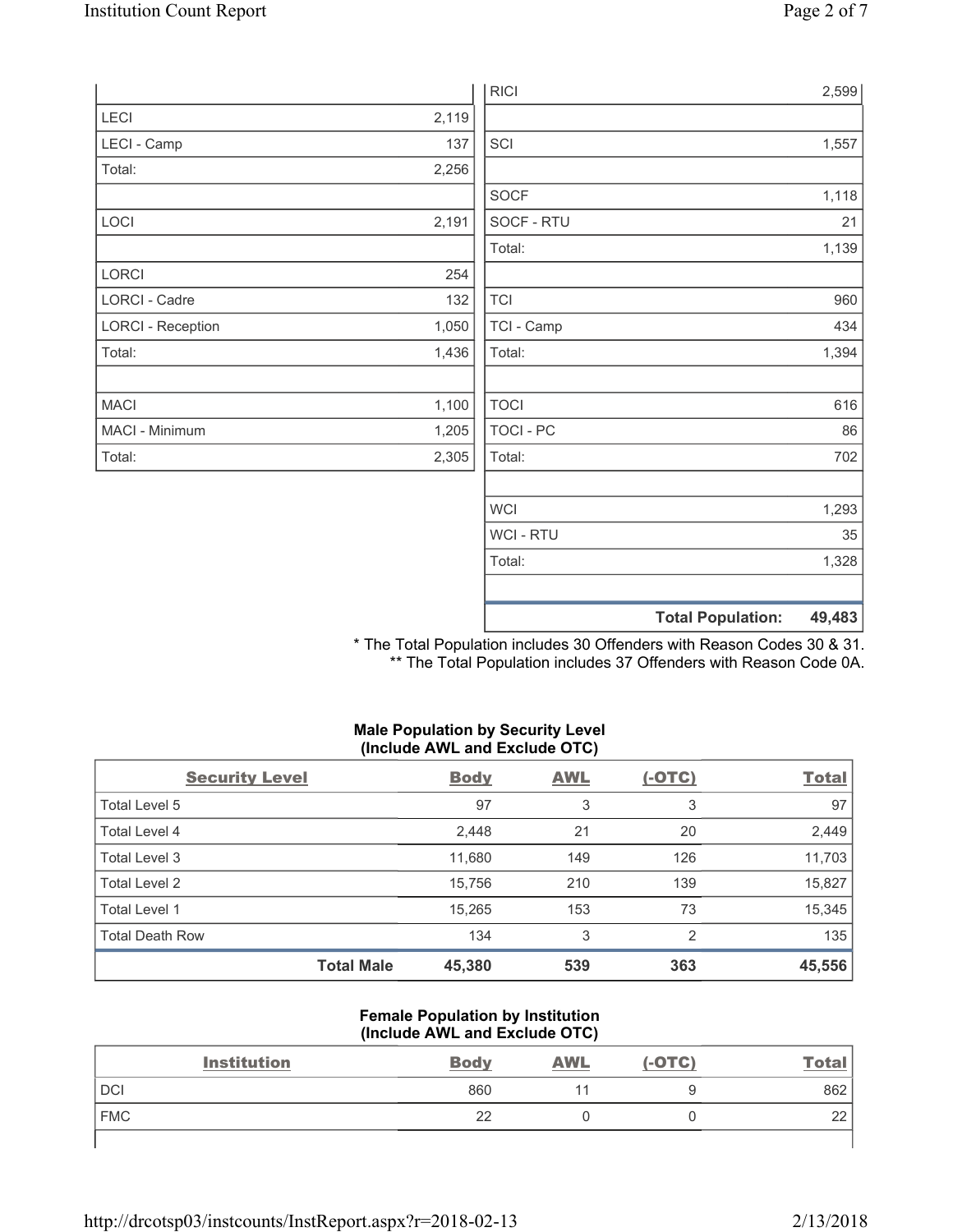| FMC - Female Cadre (CMC) |                          | 81     |          |          | 82     |
|--------------------------|--------------------------|--------|----------|----------|--------|
| <b>NEPRC</b>             |                          | 594    | 12       | 4        | 602    |
| <b>ORW</b>               |                          | 2,272  | 41       | 21       | 2,292  |
| ORW - Death Row          |                          |        | 0        |          |        |
| ORW - PC                 |                          | 19     |          |          | 19     |
| ORW - Reception          |                          | 132    | 4        | O        | 136    |
| ORW - RTU                |                          | 43     | $\Omega$ | $\Omega$ | 43     |
|                          | <b>Total Female</b>      | 4,024  | 69       | 34       | 4,059  |
|                          | <b>Total Population:</b> | 49,404 | 608      | 397      | 49,615 |

## **Male Population by Institution: Security Level 5 (Include AWL and Exclude OTC)**

| <b>Institution</b> |                      | <b>Body</b>    | <b>AWL</b> | $(-OTC)$ | <b>Total</b> |
|--------------------|----------------------|----------------|------------|----------|--------------|
| CRC                |                      | $\overline{2}$ | 0          | O        | 2            |
| LECI               |                      | 3              | $\Omega$   |          | 3            |
| LORCI              |                      |                | 0          |          |              |
| <b>MACI</b>        |                      |                | $\Omega$   |          |              |
| OSP                |                      | 47             | 0          |          | 47           |
| RCI                |                      |                | $\Omega$   | U        |              |
| SOCF               |                      | 33             | 3          | 3        | 33           |
| SOCF - RTU         |                      | $\overline{2}$ | 0          |          | 2            |
| <b>TCI</b>         |                      |                | $\Omega$   |          |              |
| <b>TOCI</b>        |                      | 6              | $\Omega$   |          | 6            |
|                    | <b>Total Level 5</b> | 97             | 3          | 3        | 97           |

#### **Male Population by Institution: Security Level 4 (Include AWL and Exclude OTC)**

| <b>Institution</b> | <b>Body</b>    | <b>AWL</b> | $(-OTC)$ | <b>Total</b> |
|--------------------|----------------|------------|----------|--------------|
| ACI                | 10             | O          | $\Omega$ | 10           |
| <b>BECI</b>        | $\mathbf{0}$   |            |          | 0            |
| CCI                | $\overline{2}$ | $\Omega$   | $\Omega$ | 2            |
| CRC                | 32             |            |          | 32           |
| CRC - Reception    | 5              |            | n        | 6            |
| CRC - RTU          | 9              | U          |          | 9            |
| <b>FMC</b>         | $\overline{2}$ | $\Omega$   | $\Omega$ | 2            |
| GCI                |                | O          | $\Omega$ |              |
| <b>LAECI</b>       | 5              | Ω          | n        | 5            |
| LECI               | 47             |            |          | 47           |
|                    |                |            |          |              |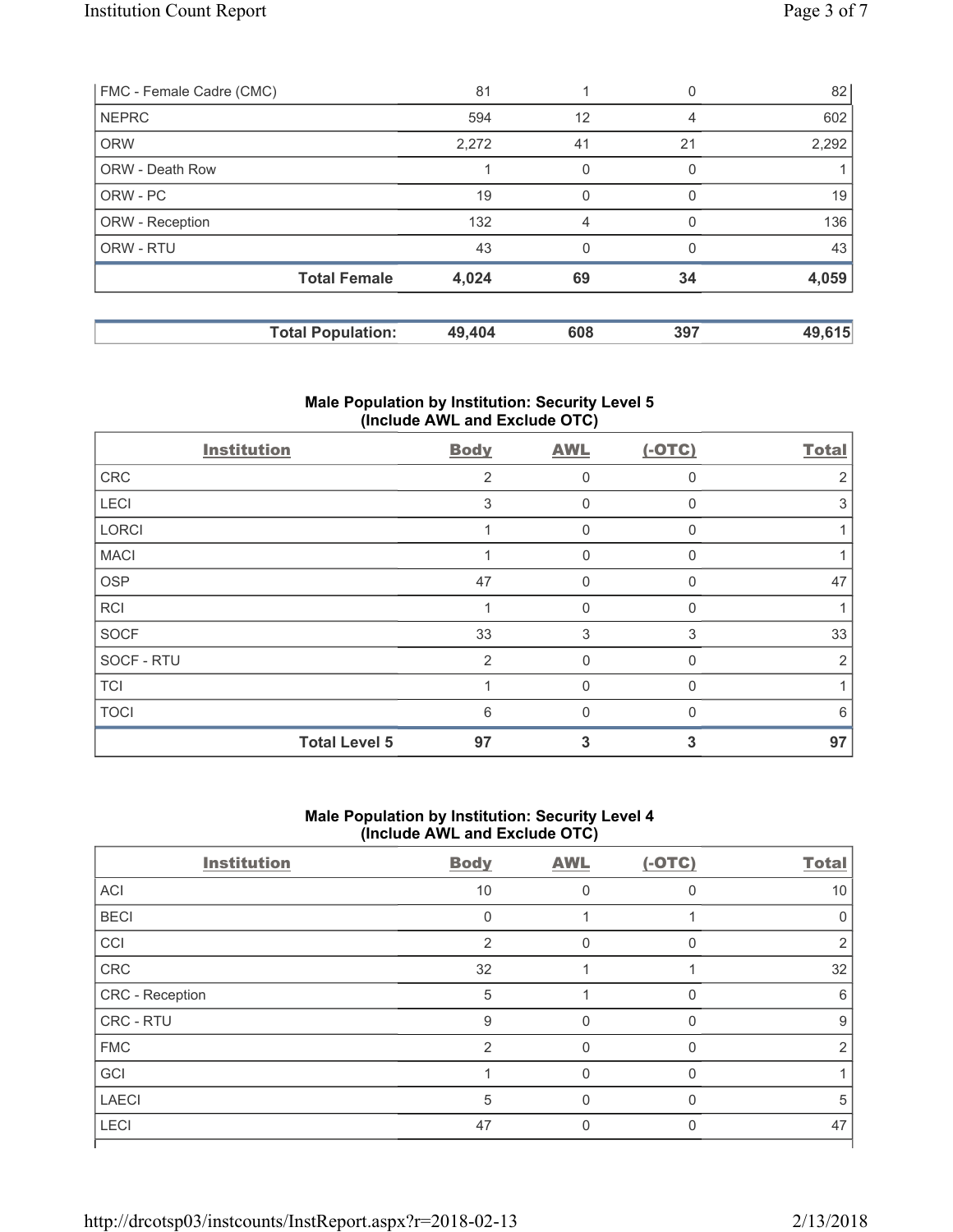| LOCI                     |                      | $\mathbf 1$               | 0                   | $\boldsymbol{0}$    | $\mathbf{1}$              |
|--------------------------|----------------------|---------------------------|---------------------|---------------------|---------------------------|
| <b>LORCI</b>             |                      | 15                        | $\,6\,$             | 6                   | 15                        |
| <b>LORCI - Reception</b> |                      | $\overline{4}$            | $\mathsf{O}\xspace$ | $\mathsf{O}\xspace$ | $\overline{4}$            |
| <b>MACI</b>              |                      | 50                        | $\mathsf{O}\xspace$ | $\mathsf{O}\xspace$ | 50                        |
| <b>MANCI</b>             |                      | 73                        | $\overline{2}$      | $\overline{2}$      | 73                        |
| MCI                      |                      | $\overline{7}$            | $\mathsf{O}\xspace$ | $\mathsf{O}\xspace$ | $\overline{7}$            |
| NCCI                     |                      | $\ensuremath{\mathsf{3}}$ | $\mathsf{O}\xspace$ | $\mathsf{O}\xspace$ | $\ensuremath{\mathsf{3}}$ |
| <b>NCI</b>               |                      | $\overline{4}$            | $\mathsf{O}\xspace$ | $\mathsf{O}\xspace$ | $\overline{4}$            |
| <b>NEOCC</b>             |                      | $\mathsf 3$               | $\mathsf{O}\xspace$ | $\mathsf{O}\xspace$ | $\,$ 3 $\,$               |
| <b>OSP</b>               |                      | 405                       | $\mathsf{O}\xspace$ | $\mathsf{O}\xspace$ | 405                       |
| PCI                      |                      | 1                         | $\mathsf{O}\xspace$ | $\mathsf{O}\xspace$ | 1                         |
| RCI                      |                      | 14                        | $\mathsf{O}\xspace$ | $\mathsf{O}\xspace$ | 14                        |
| <b>RICI</b>              |                      | $\mathbf{1}$              | $\mathsf{O}\xspace$ | $\mathsf{O}\xspace$ | $\mathbf{1}$              |
| SCI                      |                      | $\mathbf{1}$              | $\mathsf{O}\xspace$ | $\mathsf{O}\xspace$ | $\mathbf{1}$              |
| <b>SOCF</b>              |                      | 1,073                     | $\,6\,$             | 6                   | 1,073                     |
| SOCF - RTU               |                      | 19                        | $\mathsf{O}\xspace$ | $\mathsf{O}\xspace$ | 19                        |
| <b>TCI</b>               |                      | 16                        | $\sqrt{2}$          | $\overline{2}$      | 16                        |
| <b>TOCI</b>              |                      | 600                       | $\mathbf 1$         | 1                   | 600                       |
| <b>TOCI - PC</b>         |                      | 15                        | $\mathbf 0$         | $\mathsf{O}\xspace$ | 15                        |
| <b>WCI</b>               |                      | 20                        | 1                   | 1                   | 20                        |
| WCI - RTU                |                      | 10                        | $\mathsf{O}\xspace$ | $\mathsf{O}\xspace$ | 10                        |
|                          | <b>Total Level 4</b> | 2,448                     | 21                  | 20                  | 2,449                     |

# **Male Population by Institution: Security Level 3 (Include AWL and Exclude OTC)**

| <b>Institution</b>                | <b>Body</b>    | <b>AWL</b>  | $(-OTC)$ | <b>Total</b>   |
|-----------------------------------|----------------|-------------|----------|----------------|
| <b>ACI</b>                        | 19             | 1           | 0        | 20             |
| ACI-PC                            |                | 0           | 0        |                |
| <b>BECI</b>                       | 3              | $\mathbf 0$ | 0        | 3              |
| CCI                               | 5              | 0           | 0        | 5              |
| <b>CRC</b>                        | 113            | 6           | 4        | 115            |
| CRC - Cadre                       | 135            | 0           | 0        | 135            |
| CRC - Reception                   | 714            | 14          | 12       | 716            |
| CRC - RTU                         | 45             | 0           | 0        | 45             |
| CRC - Youth                       | $\overline{2}$ | 1           | 1        | 2              |
| <b>FMC</b>                        | $\overline{2}$ | 0           | 0        | $\overline{2}$ |
| FMC - Intensive Care - Male (CMC) | 3              | $\mathbf 0$ | 0        | 3              |
| GCI - Camp                        | 1              | 0           | 0        |                |
| <b>LECI</b>                       | 2,066          | 24          | 16       | 2,074          |
| LOCI                              | 2              | 0           | 0        | 2              |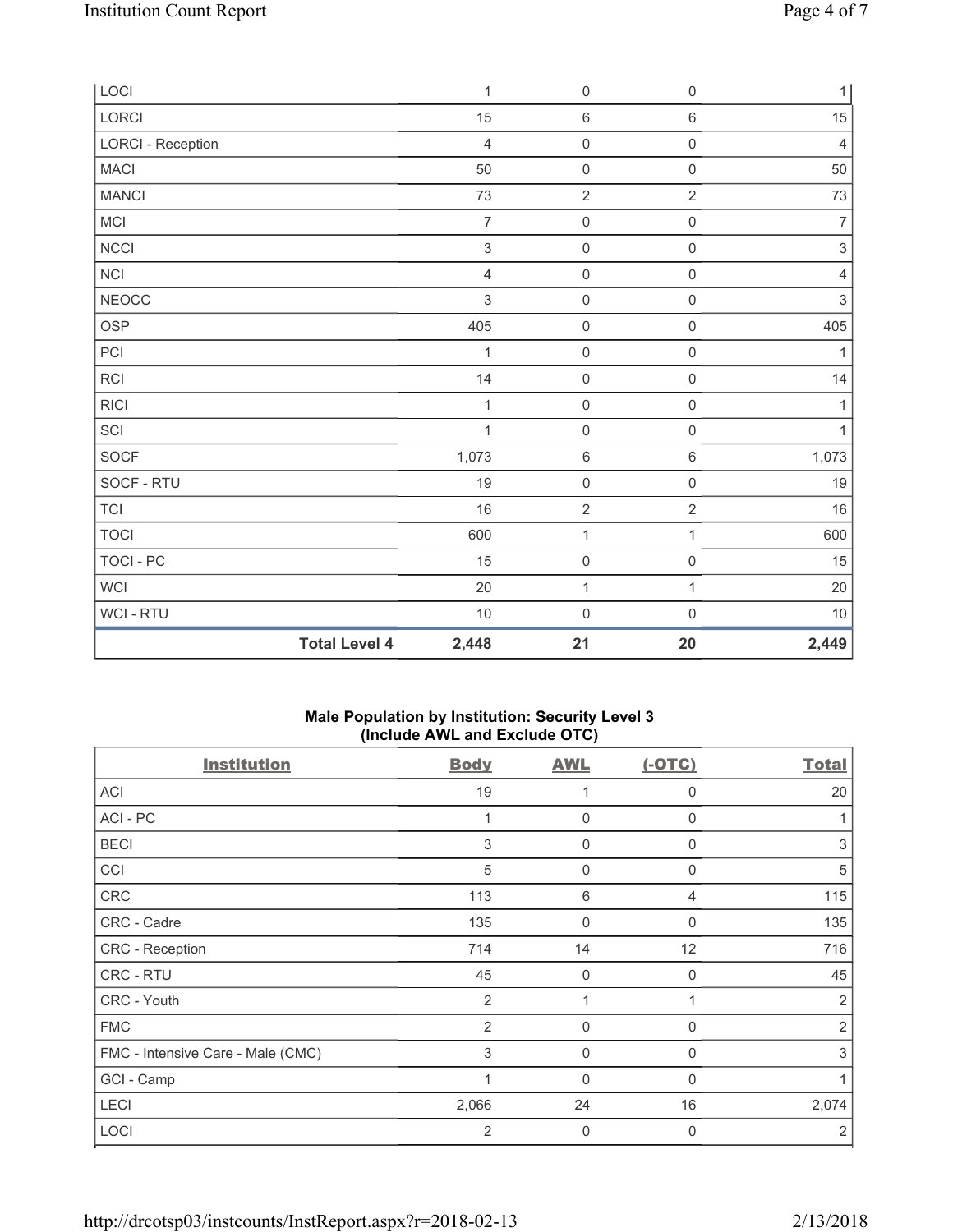| LORCI                    |                      | 42             | 31                  | 31                  | 42          |
|--------------------------|----------------------|----------------|---------------------|---------------------|-------------|
| LORCI - Cadre            |                      | 79             | $\mathbf 0$         | $\mathsf{O}\xspace$ | 79          |
| <b>LORCI - Reception</b> |                      | 494            | $\mathsf{O}\xspace$ | $\mathsf{O}\xspace$ | 494         |
| <b>MACI</b>              |                      | 967            | $\,8\,$             | $\,6\,$             | 969         |
| <b>MANCI</b>             |                      | 2,050          | 19                  | 17                  | 2,052       |
| MCI                      |                      | $\overline{2}$ | $\mathsf{O}\xspace$ | $\mathsf{O}\xspace$ | $\sqrt{2}$  |
| NCI                      |                      | 17             | $\mathsf{O}\xspace$ | $\mathsf{O}\xspace$ | $17\,$      |
| <b>NEOCC</b>             |                      | 764            | $\overline{4}$      | $\overline{4}$      | 764         |
| <b>OSP</b>               |                      | 12             | $\mathbf 0$         | $\mathsf{O}\xspace$ | 12          |
| PCI                      |                      | 30             | $\overline{2}$      | $\mathsf{O}\xspace$ | 32          |
| <b>RCI</b>               |                      | 1,840          | 19                  | 18                  | 1,841       |
| <b>RICI</b>              |                      | 3              | $\mathbf 0$         | $\mathsf{O}\xspace$ | $\,$ 3 $\,$ |
| <b>SOCF</b>              |                      | $10$           | $\mathsf{O}\xspace$ | $\mathsf{O}\xspace$ | $10$        |
| <b>TCI</b>               |                      | 885            | $\overline{7}$      | $\,6\,$             | 886         |
| TCI - Camp               |                      | 1              | $\mathsf 0$         | $\mathsf{O}\xspace$ | 1           |
| <b>TOCI</b>              |                      | 10             | 1                   | 1                   | $10$        |
| TOCI - PC                |                      | 71             | $\mathbf 0$         | $\mathsf 0$         | 71          |
| WCI                      |                      | 1,269          | 12                  | $10$                | 1,271       |
| <b>WCI-RTU</b>           |                      | 23             | $\mathbf 0$         | $\mathsf{O}\xspace$ | 23          |
|                          | <b>Total Level 3</b> | 11,680         | 149                 | 126                 | 11,703      |

### **Male Population by Institution: Security Level 2 (Include AWL and Exclude OTC)**

| <b>Institution</b>                | <b>Body</b> | AWL              | $(-OTC)$                  | <b>Total</b> |
|-----------------------------------|-------------|------------------|---------------------------|--------------|
| <b>ACI</b>                        | 710         | 7                | 3                         | 714          |
| ACI - PC                          | 66          | 0                | 0                         | 66           |
| <b>ACI - RTU</b>                  | 79          | $\mathbf 0$      | $\mathbf 0$               | 79           |
| <b>BECI</b>                       | 1,411       | 18               | 9                         | 1,420        |
| CCI                               | 1,985       | 11               | 7                         | 1,989        |
| CRC                               | 146         | $\,6$            | $\ensuremath{\mathsf{3}}$ | 149          |
| CRC - Cadre                       | 106         | 0                | 0                         | 106          |
| CRC - Reception                   | 197         | $\boldsymbol{9}$ | $\boldsymbol{9}$          | 197          |
| CRC - RTU                         | 1           | $\mathbf 0$      | 0                         | 1            |
| <b>FMC</b>                        | $9\,$       | $\sqrt{5}$       | $\mathbf 0$               | 14           |
| FMC - Intensive Care - Male (CMC) | 14          | $\mathbf 0$      | 0                         | 14           |
| GCI                               | 493         | 8                | 5                         | 496          |
| <b>GCI-RTU</b>                    | 47          | $\mathbf 0$      | $\mathbf 0$               | 47           |
| <b>LAECI</b>                      | 1,055       | 14               | 12                        | 1,057        |
| LECI                              | 3           | 0                | 0                         | 3            |
| LOCI                              | 1,164       | 9                | 7                         | 1,166        |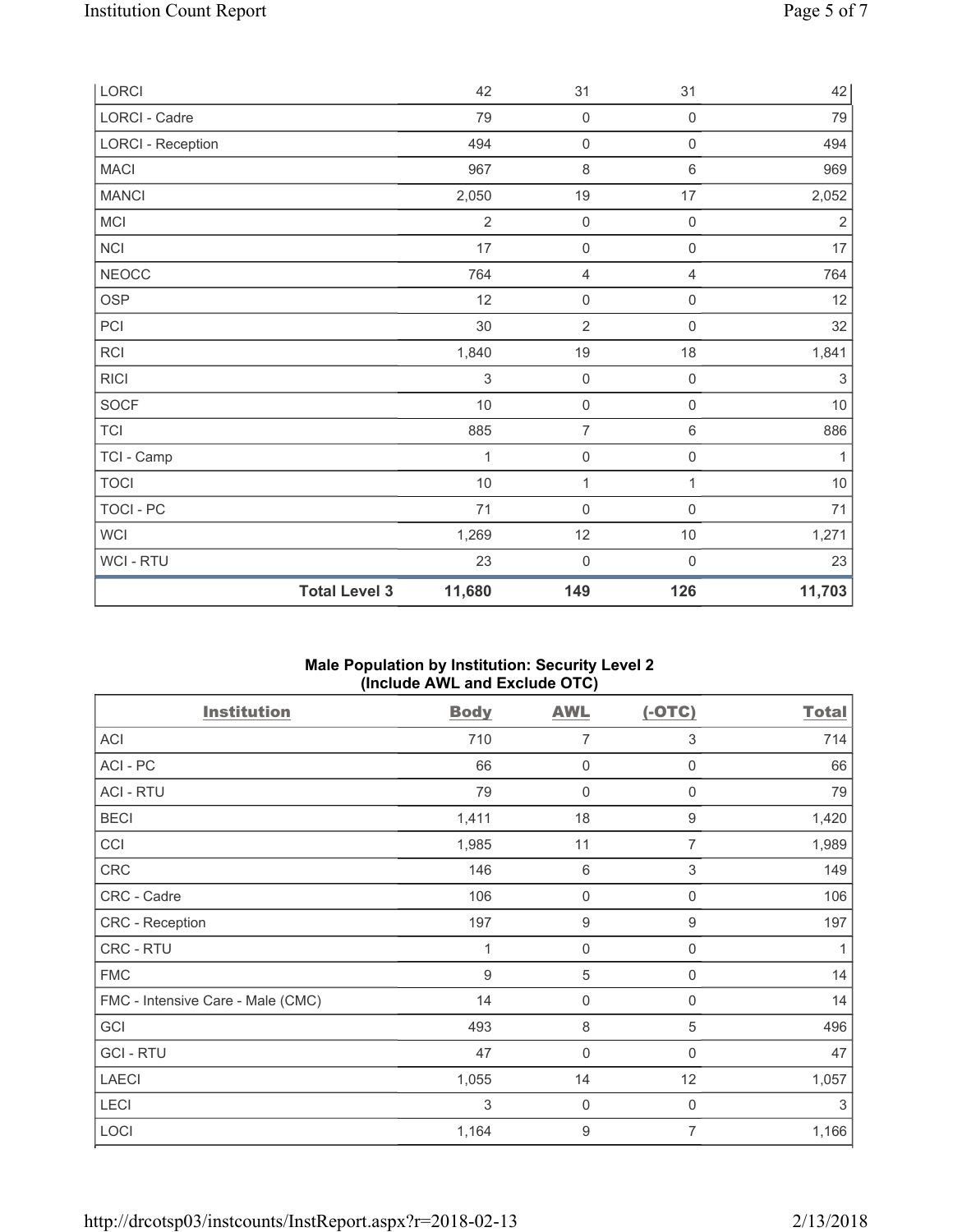| LORCI                    |                      | 122            | 27                  | 23                  | 126            |
|--------------------------|----------------------|----------------|---------------------|---------------------|----------------|
| LORCI - Cadre            |                      | 45             | $\mathsf{O}\xspace$ | 0                   | 45             |
| <b>LORCI - Reception</b> |                      | 295            | $\mathsf{O}\xspace$ | 0                   | 295            |
| <b>MACI</b>              |                      | 82             | $\mathsf{O}\xspace$ | 0                   | 82             |
| <b>MANCI</b>             |                      | $\overline{4}$ | $\mathsf{O}\xspace$ | 0                   | $\overline{4}$ |
| MCI                      |                      | 1,499          | 13                  | $\,6\,$             | 1,506          |
| MCI - Camp               |                      | 1              | $\mathbf 0$         | $\mathsf{O}\xspace$ | 1              |
| NCCI                     |                      | 1,302          | 18                  | 14                  | 1,306          |
| <b>NCI</b>               |                      | 1,692          | 16                  | $10$                | 1,698          |
| PCI                      |                      | 759            | 14                  | 5                   | 768            |
| <b>RCI</b>               |                      | 187            | 1                   | $\mathsf{0}$        | 188            |
| <b>RICI</b>              |                      | 1,504          | 28                  | 21                  | 1,511          |
| SCI                      |                      | 755            | $\sqrt{5}$          | 4                   | 756            |
| <b>SOCF</b>              |                      | $\overline{2}$ | $\mathsf{O}\xspace$ | 0                   | $\sqrt{2}$     |
| <b>TCI</b>               |                      | 17             | $\mathsf{O}\xspace$ | 0                   | $17\,$         |
| <b>TOCI</b>              |                      | $\mathbf 0$    | 1                   | 1                   | $\mathbf 0$    |
| WCI                      |                      | 4              | 0                   | 0                   | 4              |
|                          | <b>Total Level 2</b> | 15,756         | 210                 | 139                 | 15,827         |

# **Male Population by Institution: Security Level 1 (Include AWL and Exclude OTC)**

| <b>Institution</b>                | <b>Body</b>    | <b>AWL</b>     | $(-OTC)$       | <b>Total</b>   |
|-----------------------------------|----------------|----------------|----------------|----------------|
| ACI                               | 634            | $\overline{4}$ | $\mathsf{0}$   | 638            |
| ACI - PC                          | $\overline{2}$ | $\mathbf 0$    | $\mathsf{0}$   | $\overline{2}$ |
| <b>ACI - RTU</b>                  | 35             | $\mathsf{0}$   | $\mathsf{0}$   | 35             |
| <b>BECI</b>                       | 785            | $\overline{7}$ | $\overline{4}$ | 788            |
| <b>BECI</b> - Camp                | 486            | $\mathbf 0$    | 0              | 486            |
| CCI                               | 630            | 1              | 1              | 630            |
| CRC                               | 114            | 5              | $\sqrt{3}$     | 116            |
| CRC - Reception                   | 152            | $\overline{4}$ | $\overline{2}$ | 154            |
| CRC - RTU                         | 1              | $\mathbf 0$    | $\mathsf{0}$   | 1              |
| <b>FMC</b>                        | 447            | $\,6\,$        | $\overline{2}$ | 451            |
| FMC - Intensive Care - Male (CMC) | 23             | 1              | $\mathsf 0$    | 24             |
| GCI                               | 633            | 12             | $\overline{2}$ | 643            |
| GCI - Camp                        | 666            | $\mathsf 0$    | 0              | 666            |
| <b>GCI-RTU</b>                    | 10             | $\mathsf 0$    | $\mathsf 0$    | $10$           |
| <b>LAECI</b>                      | 693            | 8              | 7              | 694            |
| LECI                              | 0              | 1              | 1              | $\mathbf 0$    |
| LECI - Camp                       | 137            | $\mathbf 0$    | $\mathsf 0$    | 137            |
| LOCI                              | 1,024          | 4              | $\overline{2}$ | 1,026          |